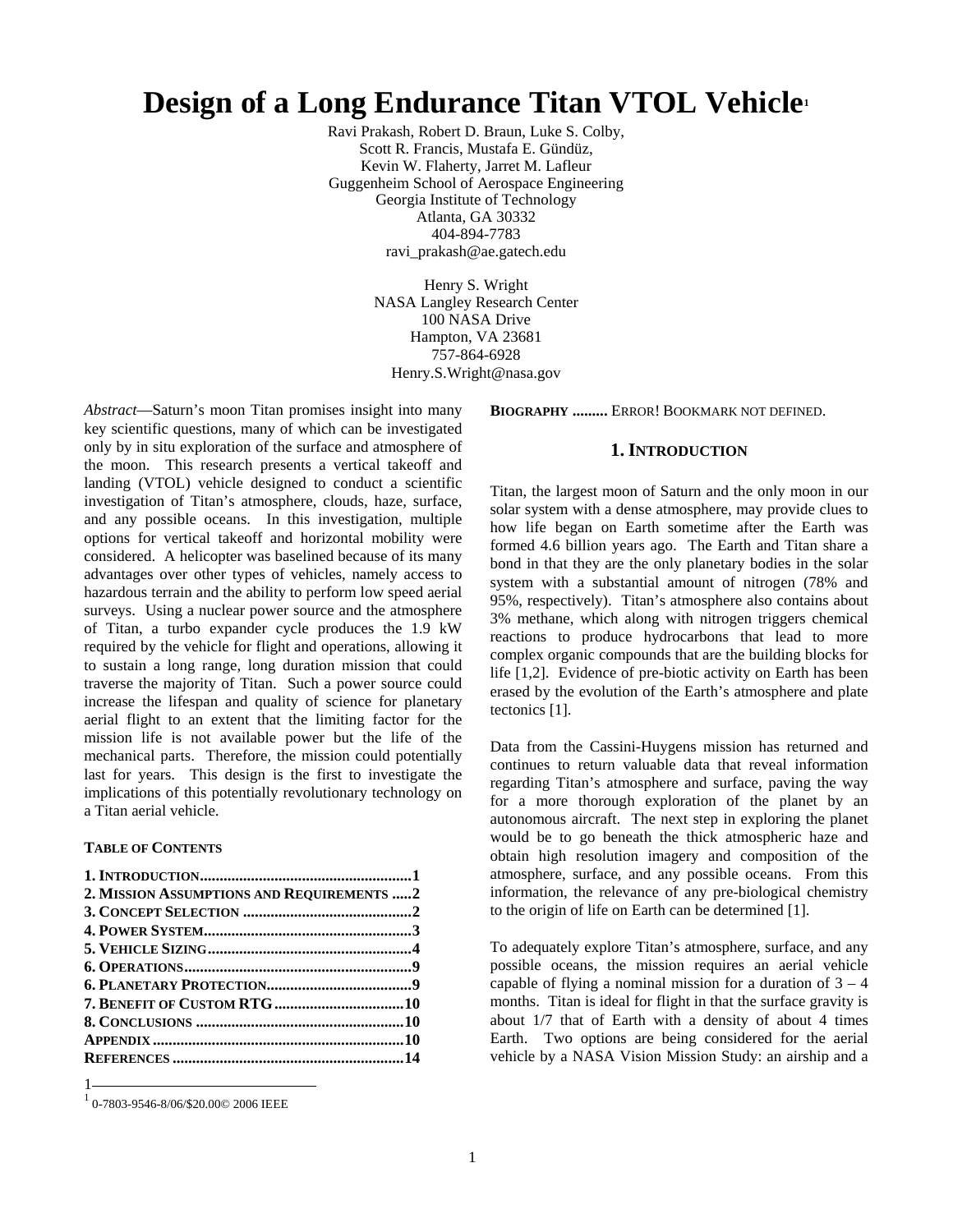Vertical Takeoff and Landing (VTOL) vehicle. NASA Langley Research Center (LaRC) designed the airship concept, while the Space Systems Design Laboratory at the Georgia Institute of Technology designed the VTOL platform for this mission [1]. This paper will focus on the design of the VTOL vehicle, including its entry into the Titan atmosphere.

## **2. MISSION ASSUMPTIONS AND REQUIREMENTS**

The mission assumed a launch on a Delta IV-Heavy in April 2018, allowing new and emerging technologies to be developed and used for this mission. To determine which technologies could be used, a Technology Readiness Level (TRL) of level 6 was required by the year 2014.

An orbiter was designed by LaRC, and was assumed to be operational for 40 months after Titan orbit insertion. The orbiter has a data rate of 1.1 Gbits, and is available for downlink to Earth during about 45% of its orbit.

The allocated mass for the vehicle and all components inside the aeroshell was 400 kg. A 30% mass margin was used in sizing the vehicle, along with various component level contingencies. The vehicle had to carry a science payload of 32.4 kg.

A baseline mission was defined for the vehicle in which it was to climb vertically to 1 km and hover for 1 minute to acquaint itself with the surroundings as well as find interesting areas to explore. Then, the vehicle was to climb to an altitude of 10 km and traverse a 50 km range while having the ability to take scientific measurements. After a brief period of time, the vehicle was to descend until it found a relatively flat landing area. The baseline mission had to be repeated several times for a thorough investigation of Titan. In the event that a body of liquid methane exists on Titan, the vehicle was designed to float in liquid methane.

# **3. CONCEPT SELECTION**

The VTOL selection started with a set of initial concepts which included an entomopter, ornithopter, hopper, and rotorcraft. An entomopter is an insect-like robot that has rapidly flapping wings. After preliminary sizing, it was determined that this concept was infeasible for this mission because it requires a low Reynolds number to operate [3], and the high density of Titan would require that the wingspan of the entomopter be on the order of 5 mm. Thus, the entomopter would not be able to carry the required payload.

An ornithopter is a larger, bird-like robot that also has flapping wings. This option was deemed infeasible because of its technological immaturity. Currently, the ornithopter is at a TRL 3, and it is uncertain whether the concept could be at an appropriate TRL to be used for this mission. In addition, ornithopters are very fragile, and Titan's unknown terrain may be too hazardous for the ornithopter to make multiple landings.

A hopper is a device that uses either a mechanical spring or chemical propellant to "leap" through the atmosphere. This concept has the benefit that it takes advantage of Titan's low gravity. However, while in flight, the mechanical hopper does not have much maneuverability and therefore does not have precision landing capabilities. The chemical hopper would require a lot of propellant to sustain a long duration mission. Also, with either hopper design, the mission would essentially be over if it landed in liquid methane. Therefore, the hopper was considered unsatisfactory.

The rotorcraft concept was baselined because of its many advantages over the other concepts. Unlike the previous concepts, the rotorcraft has a high payload capacity, high TRL, and precision landing capabilities. In addition, rotorcrafts have great maneuverability and can be used as scouts to aid in future human exploration of other planets. The limiting case for the rotorcraft is its high power requirement. However, Titan is ideally suited for a rotorcraft because of its thick atmosphere. A power study on planetary aerial vehicles by Lafleur showed that a rotorcraft on Titan requires about 30 times less power than on Earth, and about 60 times less power than on Mars [4].

Six different rotorcraft configurations were analyzed to determine an optimal configuration that could satisfy all the mission requirements: double blade, quad blade, coaxial, intermeshing, tandem, and tilt rotor (Figure 1).



**Figure 1** – Analyzed Rotorcraft Configurations

Each rotorcraft configuration has its own advantages and disadvantages. Both the double and quad blade helicopters (Figures 1a and 1b) are well proven designs, with the double blade helicopter having less blade drag than any of the other configurations. However, these designs require a tail rotor for stability purposes which increases the power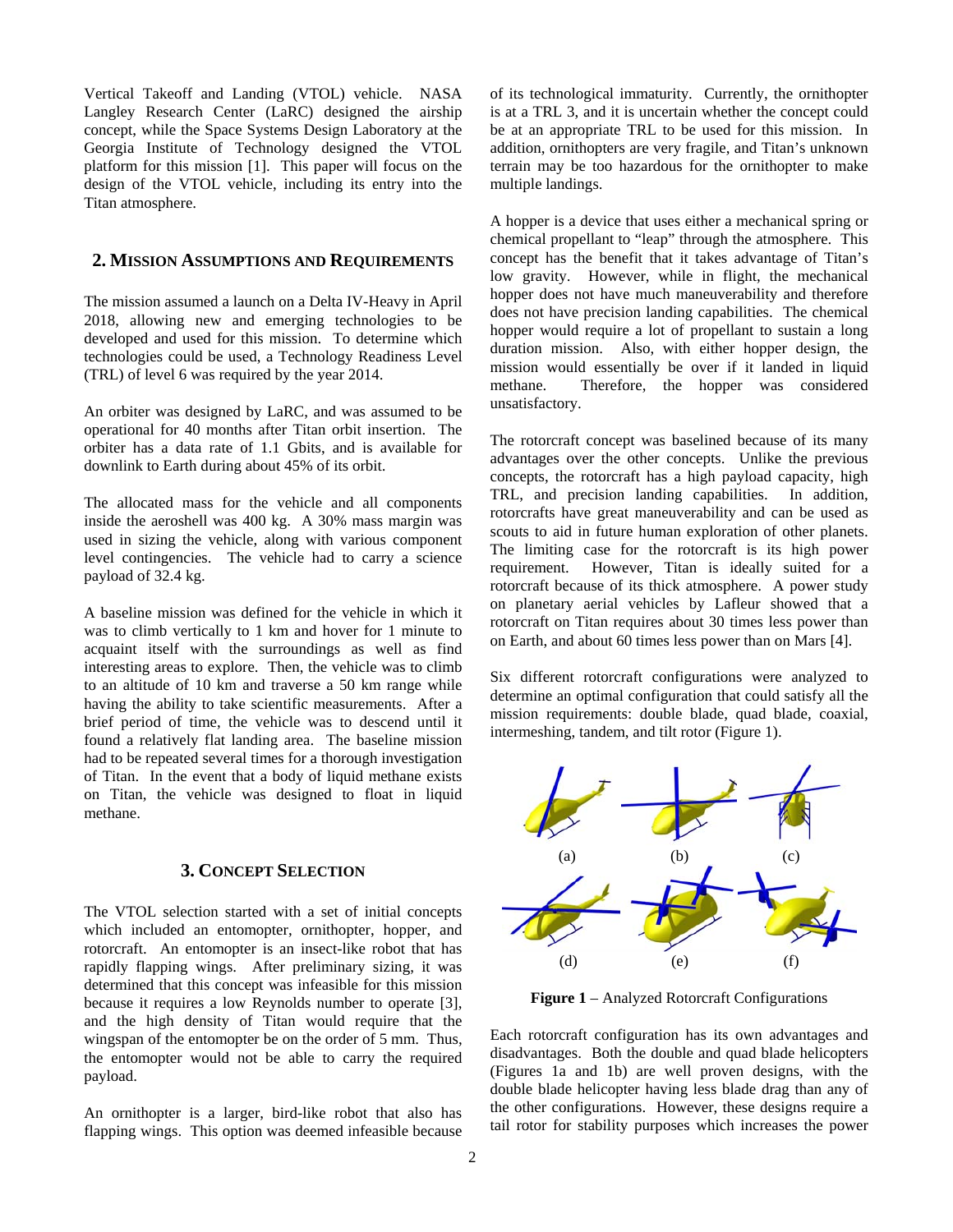requirement. The tail on these helicopters also has packaging implications inside the aeroshell. The coaxial and intermeshing helicopters (Figures 1c and 1d) have two counter-rotating blades which eliminate the need to produce a torque for stability; thus these helicopters do not require a tail rotor allowing all the generated power to go towards producing lift. However, rotor interference effects between the two rotors increase the drag and consequently power required for these two designs. Also, the blades must be more rigid to prevent them from coming into contact with each other, increasing the blade mass. The tandem helicopter (Figure 1e) has a wide center of gravity range, increasing its stability over other helicopter designs. The tandem helicopter also has a greater payload capacity than the other designs. However, because of its increased size, the tandem helicopter has a larger power requirement and greater aeroshell packaging difficulties. The tilt rotor (Figure 1f) design can have a wide lateral center of gravity variation in addition to its increased efficiency during forward flight. However, this design is inefficient during hover and has stability problems when transitioning to and from forward flight.

# **4. POWER SYSTEM**

It was quickly realized that obtaining the required power within the available mass would be the largest driving factor in the design of the vehicle. Figure 2 below shows that the power required for flight increases somewhat quadratically with increasing mass. Therefore, for a helicopter mass of about 400 kg requires about 1.8 kW of power (before margin).



**Figure 2** – Power Required for Flight

Since Titan is about 9.5 AU from the Sun, the only viable options for large power requirements are: chemical, batteries trickle charged via an RTG, or some form of gas turbine system that takes advantage of Titan's atmosphere. The chemical option was discarded for its short mission life. The latter two power options were sized, and it was determined that batteries trickled charged with an RTG would not satisfy the mass requirement. Therefore, it was decided that a gas turbine system, known as the turbo expander cycle, was the best possible option for power generation.

The turbo expander cycle is basically a simplified version of a Brayton cycle familiar from gas turbines such as a turbojet or turbofan. In this case, the combustor is merely replaced by a heat exchanger enclosing a NASA developed Multi-Mission Radioisotope Thermal Generator (MMRTG) to capture the waste heat from radioactive decay of Plutonium 238 in the MMRTG core. This waste heat is normally radiated away via large cooling fins on the exterior of the MMRTG, but for this application, the MMRTG will be slightly modified in that the radiator fins will be replaced by a heat exchanger. However, to reduce qualification and development costs, the interior thermoelectric components of the RTG will not be modified. As a result, the surface temperature of the casing will be a moderately hot 200°C as opposed to the plutonium core temperature of 1000°C. However, given that Titan's atmosphere is nitrogen gas at approximately -180°C, there is an ample temperature gradient for power extraction [6].

The gas turbine type for this concept is a centrifugal turbine and compressor, similar to a turbocharger. A centrifugal configuration is ideally suited to this concept because the low power levels of under 5 kW and correspondingly low mass flow rates are simply too small for an axial flow gas turbine, which requires larger rotor radii before the axial blades become efficient. Also, the centrifugal configuration is easily connected to a large heat exchanger that does not have to be mounted axially between the compressor and turbine as in an axial gas turbine. Finally, as this system is being used to generate electrical power, it is quite convenient to simply fill the space between the compressor and turbine with a bearing section that doubles as a brushless alternator for extracting electrical power. In this way, no gear linkages are required to convert the shaft work into electrical power since the bearings that support the compressor and turbine also hold the alternator rotor, and the brushless stator is simply part of the bearing casing. A notional drawing of this concept is shown in Figure 3 below, and a schematic of this concept is shown in Figure 4 [6].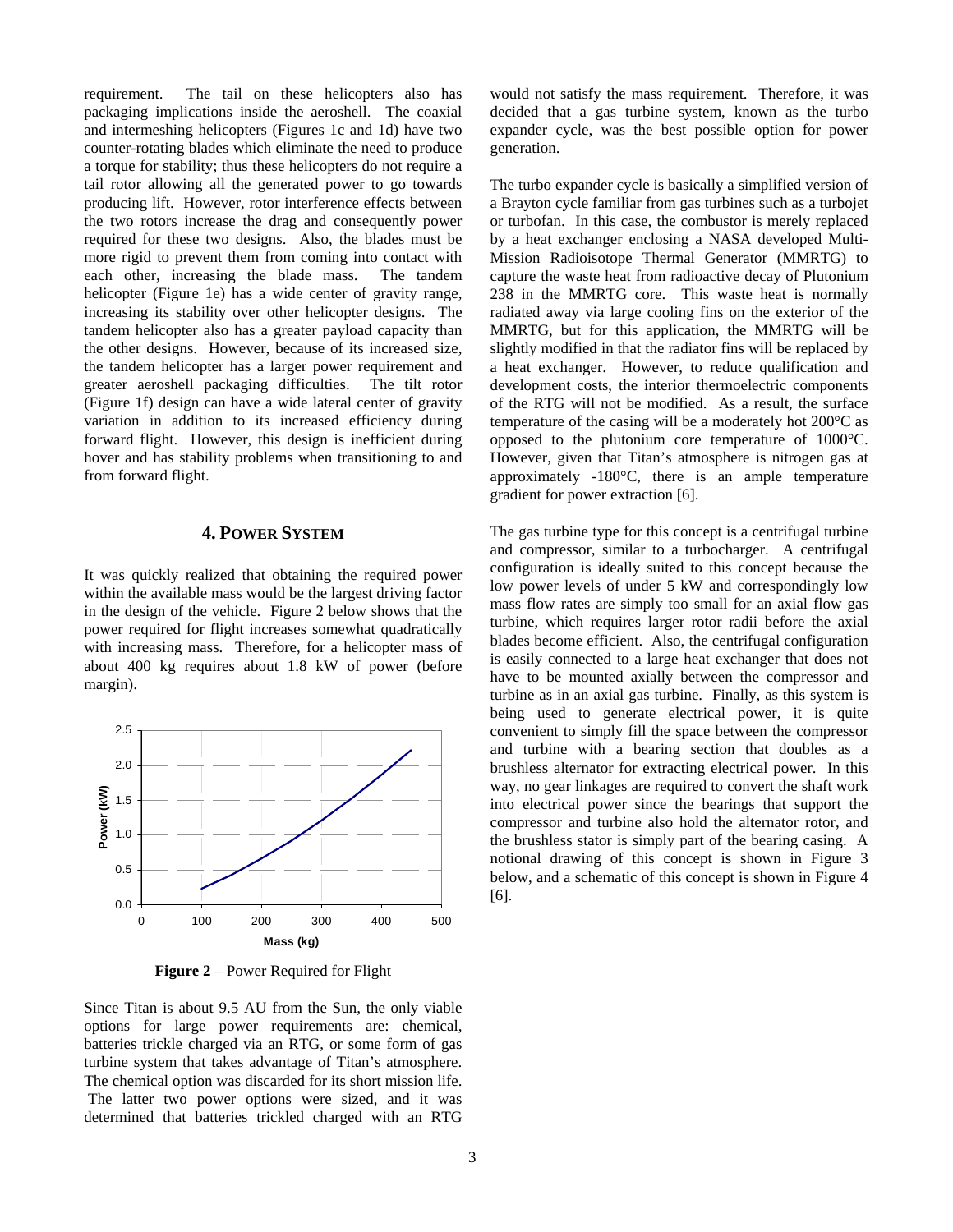

**Figure 3 –** Notional Drawing for Turbo Expander



**Figure 4 –** Schematic of Turbo Expander Cycle

In analyzing this system's theoretical performance, two approaches were taken. First, a simple modified ideal Brayton cycle analysis was performed. This analysis suggested that given a power input of 2100 W, the theoretical power available would be approximately 960 W. Then a more detailed analysis involving computing the flow properties throughout each system component was performed for a specific set of off-the-shelf system components to be used in a physical proof of concept. This more detailed analysis suggested a total power output of 580 W for a single MMRTG waste heat power input. This represents a 5 fold increase over the power available from the thermoelectric effect alone and clearly demonstrates the utility of such a device. A simplified model of the system was created to allow design optimization routines to iterate the vehicle concept without a detailed component solution of the turbo expander having to be run for each design iteration. Information on the proof of concept as well as more information on the turbo expander cycle is available in reference [6].

In accordance with the Announcement of Opportunity for this NASA Vision Mission Study, the vehicle must use prespecified RTG capability limits in lieu of other more advanced capabilities. Therefore, a custom RTG cannot be

considered for this mission, although the advantages of Alternator using one are considered in Section 7 of this report.

## **5. VEHICLE SIZING**

## *Approach*

Multi-disciplinary optimization (MDO) was used to analyze each helicopter concept. The helicopter analysis consisted of an investigation in each of the following subsystems: aerodynamics, propulsion, communications, command and data handling, attitude determination and control, thermal, power, and structures. Models for each subsystem were integrated into a system design tool called ModelCenter to optimize the configuration for a minimum gross weight using rotor radius, blade chord length, and maximum allowable cruise velocity as design variables. Using ModelCenter allowed outputs from one subsystem to be linked as inputs to another subsystem, allowing numerous designs to be evaluated for rapid optimization (Figure 5). The optimization was run to size each helicopter for missions of varying difficulty, including the baseline mission.



**Figure 5** – Design Structure Matrix of Vehicle Subsystems

#### *Aerodynamics*

Using basic helicopter aerodynamics that were modified for the environment on Titan, the power required for flight was determined as a function of velocity, and is shown in Figure 6. This power includes losses due to drag from the helicopter configuration as well as the inflatable flotation device and antennas.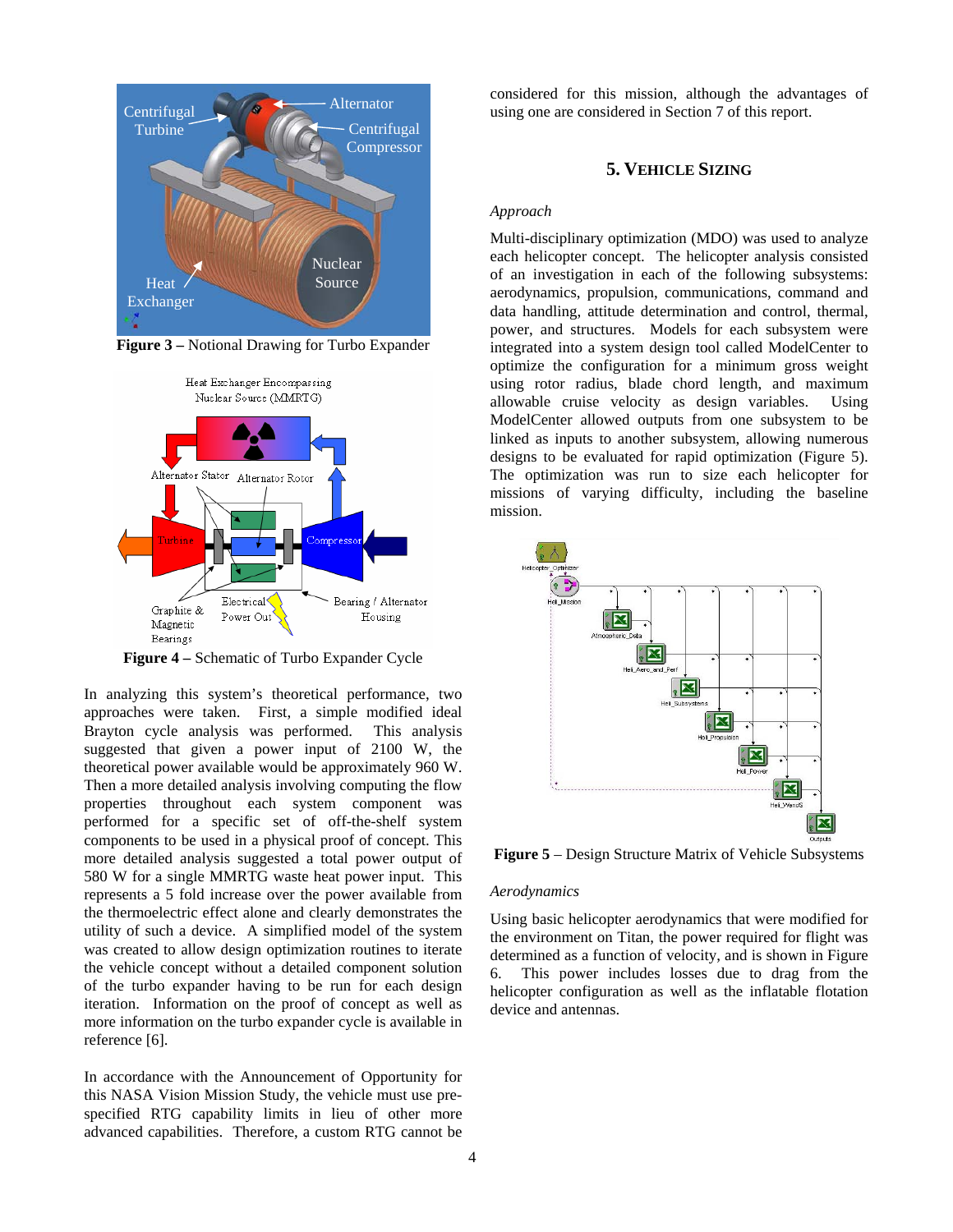

**Figure 6** – Power Required vs. Forward Velocity

Figure 6 shows that initially, as the helicopter gains forward velocity, the power required for flight decreases, but eventually, the high drag forces dominate and cause the power required for flight to increase again. It is not until the helicopter reaches a velocity of about 4.3 m/s that the power required for flight reaches the power required for hover. Therefore, the helicopter can be sized to meet the power required to hover, which in this case is 852.8 W. With the addition of a 30% contingency, 20% power margin, and a conservative rotor efficiency factor of 85%, the power required for flight comes out to 1560.9 W.

Figure 6 also shows that the most efficient forward flight speed is 2.8 m/s. At this speed, the rotor requires the least power, about 695.2 W. If the helicopter travels at this speed, it can use the remaining power to make maneuvers such as climbing and banking. At this forward velocity, the resulting maximum rate of climb is 0.6 m/s.

### *Propulsion Subsystem*

The propulsion subsystem sized the helicopter rotor so that the helicopter could produce the necessary lift. The resulting blade radius is 1.6 m. The weight breakdown structure (WBS) for the propulsion system is shown below in Table 1.

| Table 1. Propulsion Subsystem WBS |  |
|-----------------------------------|--|
|                                   |  |

| <b>Component</b> | <b>Maximum Expected Mass</b><br>with $30\%$ Margin (kg) |  |
|------------------|---------------------------------------------------------|--|
| Main Rotor       | 7.4                                                     |  |
| Blade            | 67                                                      |  |
| Axel             |                                                         |  |
| Motor            | 5.6                                                     |  |
| <b>Total</b>     | 13 0                                                    |  |

## *Communication Subsystem*

The communications subsystem is outlined in Table 2 below. With these components, the helicopter will be able to communicate with the orbiter whenever the orbiter is overhead. A low gain antenna will be placed on top of the helicopter rotor as well as on the end of the helicopter tail sticking up vertically so that it will not interfere with the rotor and only produce a small amount of drag (Figure 7).

|  | Table 2. Communication Subsystem WBS |  |  |
|--|--------------------------------------|--|--|
|--|--------------------------------------|--|--|

| Component                    | <b>Max Expected</b><br>Mass with 30%<br>Margin (kg) | <b>Max Expected</b><br>Power with 20%<br>Margin (W) |
|------------------------------|-----------------------------------------------------|-----------------------------------------------------|
| $X$ -Band Omni $-$<br>LGA(2) | 0.2                                                 |                                                     |
| SDST X-up/X-<br>down         | 4.6                                                 |                                                     |
| X-Band TWTA                  | 3.0                                                 |                                                     |
| <b>UHF</b> Transceiver       | 7.6                                                 | 93.6                                                |
| <b>UHF</b> Transceiver       | 7.6                                                 |                                                     |
| <b>UHF Omni</b>              | 2.5                                                 |                                                     |
| UHF Diplexer (2)             | 1.6                                                 |                                                     |
| Additional<br>Hardware       | 10.2                                                |                                                     |
| <b>Total</b>                 | 37.3                                                | 93.6                                                |



**Figure 7** – Low Gain Antennas on Helicopter

## *Command and Data Handling Subsystem*

The breakdown for the command and data handling (C&DH) subsystem for the helicopter is shown in Table 3 below. The first eight items shown are considered a total integrated avionics unit. Two of these units will be on the helicopter for redundancy. The mass shown is the total mass with contingency for both integrated avionics units. However, since only one unit will be operating at any given time, the power shown is for a single unit with contingency included.

| Table 3. C&DH Subsystem WBS |  |
|-----------------------------|--|
|-----------------------------|--|

| <b>Component</b>                                  | <b>Max Expected</b><br>Mass with 30%<br>Margin (kg) | <b>Max Expected</b><br>Power with 20%<br>Margin $(W)$ |
|---------------------------------------------------|-----------------------------------------------------|-------------------------------------------------------|
| Flight Processor;<br>$>200$ MIPS,<br>RAD750, cPCI | 0.9                                                 | 14.5                                                  |
| Digital $I/O -$<br><b>CAPI</b> Board              | 0.9                                                 | 4.3                                                   |
| State of Health                                   | 0 ዓ                                                 | 4.3                                                   |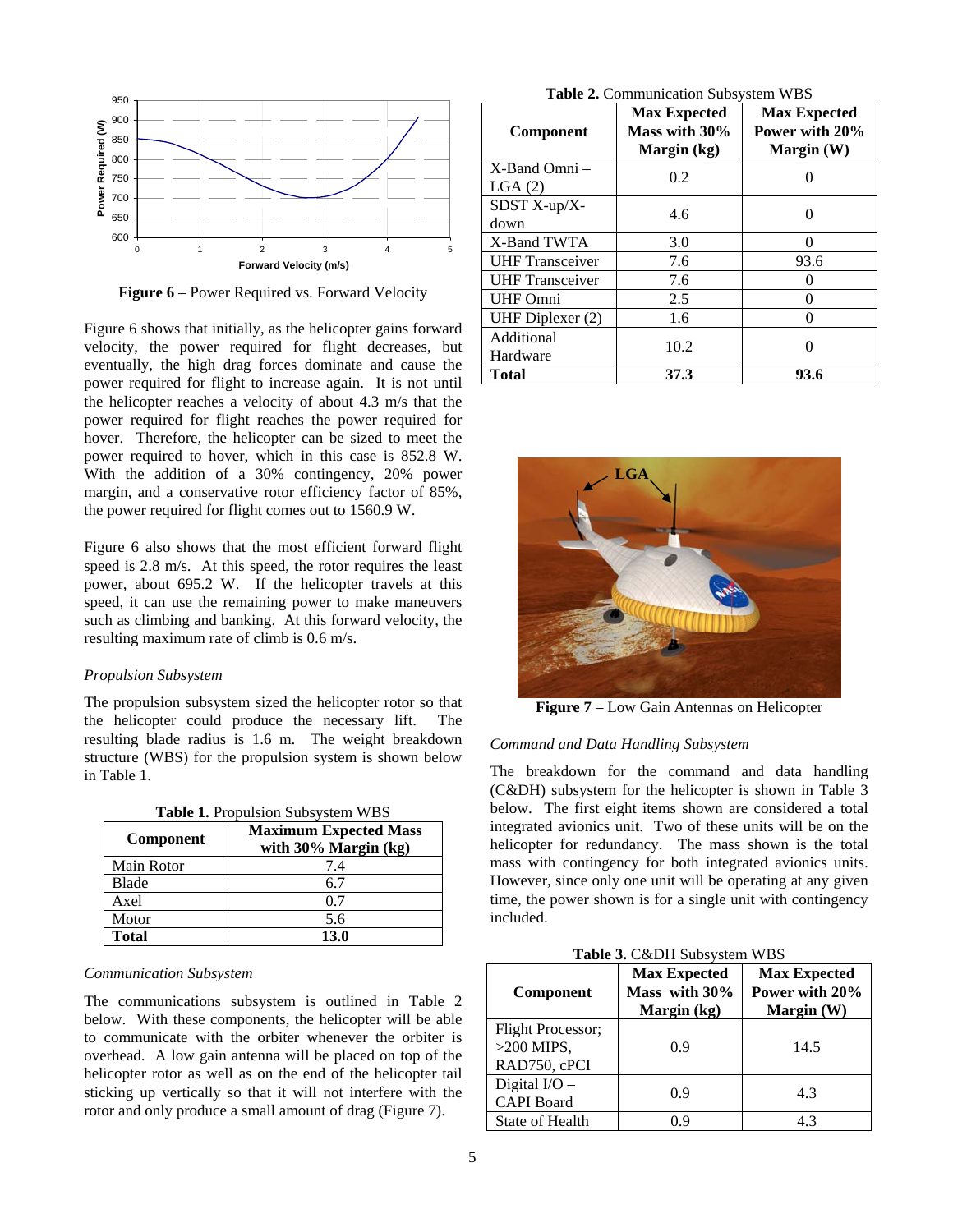| Chassis<br>Solid State Data                                  | 5.3 | ∩    |
|--------------------------------------------------------------|-----|------|
| <b>Power Converters</b><br>(For Integrated<br>Avionics Unit) | 1.3 | 17.3 |
| Mother Board                                                 | 1.3 | ∩    |
| Power Control -<br><b>PCATI</b>                              | 0.9 | 4.3  |
| Power<br>Distribution $-$<br>PDB $(2)$                       | 1.9 | 8.6  |
| and Attitude<br>Control - SMACI                              |     |      |

# *Attitude Determination and Control Subsystem*

The attitude determination and control subsystem (ADCS) is outlined in Table 4 below. The items listed in Table 4 allow the helicopter to orient itself as desired. The mass and power shown in this table includes the appropriate contingencies for each item.

**Table 4.** ADCS Subsystem WBS

| Component                                                 | <b>Max Expected</b><br>Mass with 30%<br>Margin (kg) | <b>Max Expected</b><br>Power with 20%<br>Margin $(W)$ |
|-----------------------------------------------------------|-----------------------------------------------------|-------------------------------------------------------|
| Sun Sensors (2)                                           | 1.2                                                 | 0.7                                                   |
| <b>IMU</b>                                                | 6.2                                                 | 29.0                                                  |
| <b>IMU-Spare</b>                                          | 6.2                                                 |                                                       |
| Radar Altimeter                                           | 8.0                                                 | 47.0                                                  |
| Antennas for Radar<br>Altimeter (2)                       | 0.5                                                 |                                                       |
| Absorber for Radar<br>Altimeter                           | 0.6                                                 |                                                       |
| Air Data System<br>with pressure and<br>temperature $(2)$ | 8.4                                                 | 9.4                                                   |
| <b>Total</b>                                              | 31.1                                                | 86.1                                                  |

#### *Thermal Subsystem*

The thermal subsystem for the helicopter ensures that the electronics, sensors, batteries, and other components remain within their allowable temperatures. The thermal subsystem consists of multi-layer insulation, loop heat pipes to reroute some of the MMRTG heat, temperature sensors, and radioactive heater units. The mass of the thermal subsystem was estimated as 4% of the spacecraft dry mass, and the power required was estimated as 5% of the total subsystem power requirement (total power minus power required for flight). The result was a mass of 14.0 kg and power requirement of 26.9 W for the thermal subsystem.

## *Power Subsystem*

The turbo expander cycle will provide the helicopter with the necessary power for each of the subsystems, as well as enable the helicopter to accomplish its long endurance mission. The turbo expander was sized based on the number of MMRTGs required to provide this total helicopter operating power. In this turbo expander cycle, the incoming cold, dense, Titan air is passed through a heat exchanger wrapped around three MMRTGs. The heated air is then exhausted through a turbine which is connected to a shaft for extracting power. The shaft is connected to an alternator for extracting electrical power to turn the rotor, allowing the rotor's rate of spin to be controlled. The assumed efficiencies of the engine are shown below in Table 5, leading to a system efficiency of about 38%.

| Table 5. Engine Component Efficiencies |                |  |
|----------------------------------------|----------------|--|
| Component                              | Efficiency (%) |  |
| Compressor                             | 76             |  |
| Heat Exchanger                         | 88             |  |
| Turbine                                | 68             |  |
| Alternator                             | 93             |  |
| Electric Motor                         | 90             |  |
| <b>Total</b>                           | 38.1           |  |

The power breakdown for the major subsystems is summarized in Table 6. Based on this total operating power, the power system requires three RTGs. As the power margin increases above 20%, the total operating power increases enough so that an additional MMRTG is needed. The additional weight from the extra MMRTG increases the power required for flight, which in turn will require even another MMRTG. This cycle continues and the solution does not converge. Therefore, if a higher power margin is desired, a custom MMRTG would have to

be built. This idea is discussed in further detail in Section 7.

| <b>Subsystem</b> | <b>Maximum</b><br><b>Expected</b><br>Power (W) | <b>Maximum Expected</b><br>Power with 20%<br>Margin (W) |
|------------------|------------------------------------------------|---------------------------------------------------------|
| Propulsion       | 1300.7                                         | 1560.9                                                  |
| Communication    | 78.0                                           | 93.6                                                    |
| C&DH             | 45.1                                           | 54.1                                                    |
| <b>ADCS</b>      | 71.8                                           | 86.1                                                    |
| Thermal          | 22.4                                           | 26.9                                                    |
| Payload          | 90.2                                           | 108.2                                                   |
| <b>Total</b>     | 1608.2                                         | 1929.8                                                  |

Because the turbo expander relies on the compressor to bring air into the engine, batteries will be used for the initial engine startup on Titan. From then on, the engine will not shut down until a mechanical failure occurs. While this form of operation will wear the mechanical parts faster than turning the engine on and off, the risk of repeatedly starting the engine is eliminated. With the engine running, there is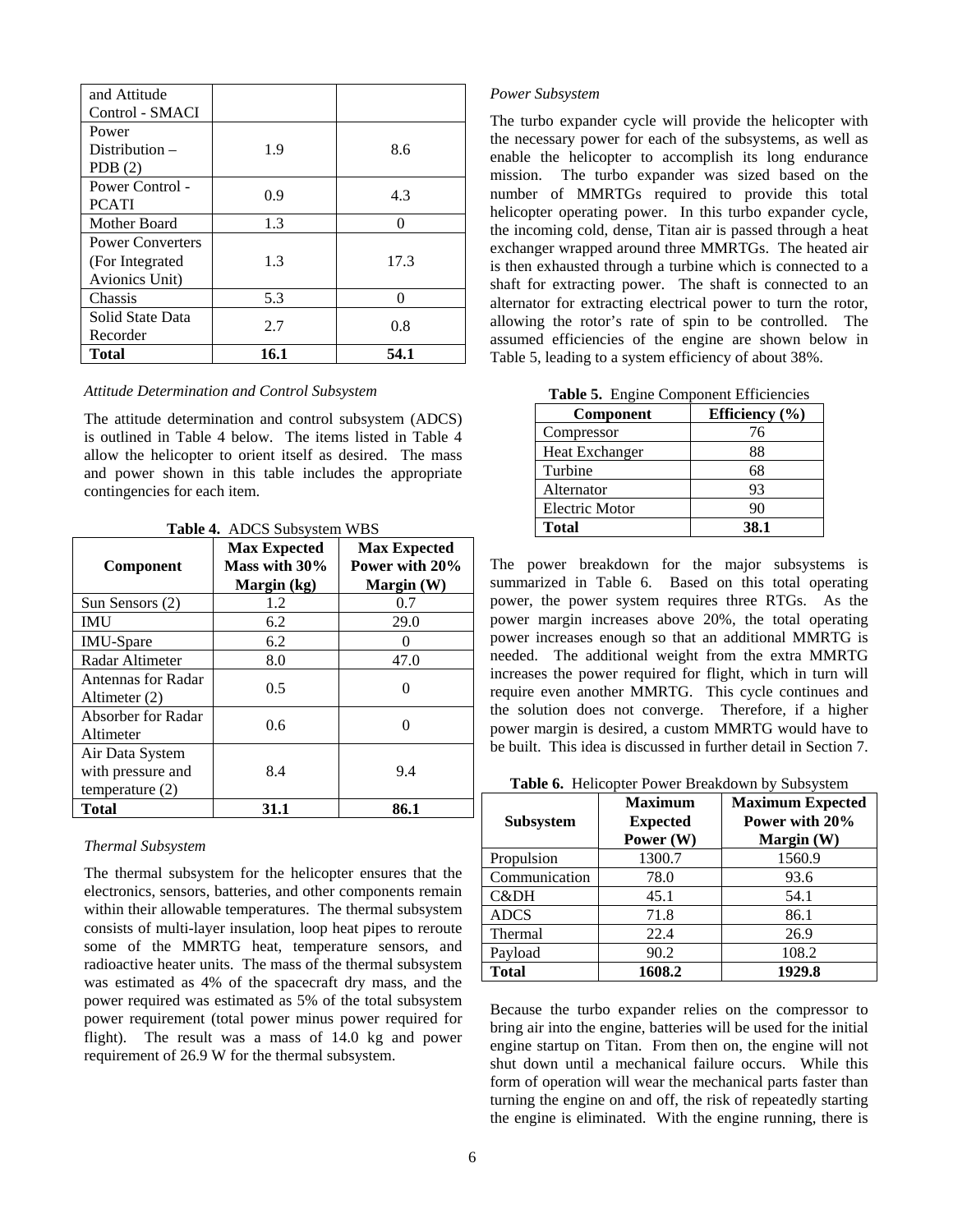no need for a thermal system to remove the MMRTG heat, leading to a mass savings on the thermal subsystem. With a 20% power margin and three MMRTGs, the power system has the mass breakdown shown in Table 7.

| <b>Component</b>              | <b>Maximum Expected Mass</b><br>with $30\%$ Margin (kg) |  |  |
|-------------------------------|---------------------------------------------------------|--|--|
| $2nd$ Generation MMRTG (3)    | 86.2                                                    |  |  |
| Battery (for initial startup) | 0.5                                                     |  |  |
| Turbomachinery                | 6.7                                                     |  |  |
| Turbine                       | 1.5                                                     |  |  |
| Compressor                    | 1.5                                                     |  |  |
| Piping                        | 3.6                                                     |  |  |
| <b>Electric Motor</b>         | 1.8                                                     |  |  |
| Alternator                    | 1.8                                                     |  |  |
| <b>Total</b>                  | 97.0                                                    |  |  |

|  |  | Table 7. Power Subsystem Mass Breakdown |
|--|--|-----------------------------------------|
|--|--|-----------------------------------------|

## *Structure Subsystem*

The structure subsystem was sized based on the volume needed to accommodate all of the other subsystems. The summation of the volumes for the subsystems equaled 0.53 m<sup>3</sup>. A 50% margin was added to the volume to account for the fact that there will be spacing between components as well as additional fittings, etc. Thus, the helicopter was sized for a volume of  $0.80 \text{ m}^3$ . Assuming an ellipsoid for a body, the helicopter body is a  $2.56 \times 0.77 \times 0.77$  m ellipsoid with a 0.75 m tail. The tail includes a 0.3 m rotor radius to counteract the torque caused by the main rotor. The vehicle center of mass must be directly below the main rotor for the helicopter to perform properly. Therefore, the subsystems need to be placed accordingly.

To keep the mass of the structural frame low, the design was kept as simple as possible. The entire structural frame is made of graphite-epoxy composites and consists of one "ring" around the centerline of the fuselage, two tilted vertical ellipses, two top and two bottom connections between ellipses, and one tail beam. Four telescopic legs serve as the landing gear, and they are attached to the tilted vertical ellipses. In the event that the helicopter encounters a rough landing, the loads on the landing gear will be transferred to the stronger members of the structure. Furthermore, if the helicopter lands on an uneven surface, the telescopic legs will automatically adjust to level the helicopter. The main components of the structure are shown in Figure 8 below. Other structural members may be added to the bottom of the fuselage for mounting the various subsystems.



**Figure 8** – Helicopter Structural Frame

In lieu of performing a launch and entry loads analysis, the helicopter structural mass was doubled, and it was assumed that this sturdier structure could withstand the conditions at both launch and entry, including the structural vibrations that arise during launch for the Delta IV-Heavy. The resulting maximum expected structural mass with a 30% margin is 69.9 kg.

## *Flotation Device*

Additionally, the helicopter must be able to float in the event that it lands in liquid methane. Therefore, an inflatable flotation device composed of the durable material Vectran (same material as the airbags for the Mars Exploration Rovers) will be around the body of the helicopter (Figure 9). The flotation device is inflated with helium using helium cartridges to a pressure of about 50 psi as soon as the helicopter leaves the aeroshell. The flotation device protrudes 0.24 m on all sides of the helicopter and has a material thickness of 0.25 mm, leading to a mass of 2.2 kg for the material and 2.2 kg for the helium gas cartridges.



**Figure 9** – Flotation Device on Helicopter

#### *Subsystem Summary*

A summary of the subsystem masses for the helicopter is given in Table 8 and Figure 10. Figure 10 shows that the power system which utilizes three MMRTGs is the biggest contributor to the mass, while the actual vehicle structure is the second leading contributor.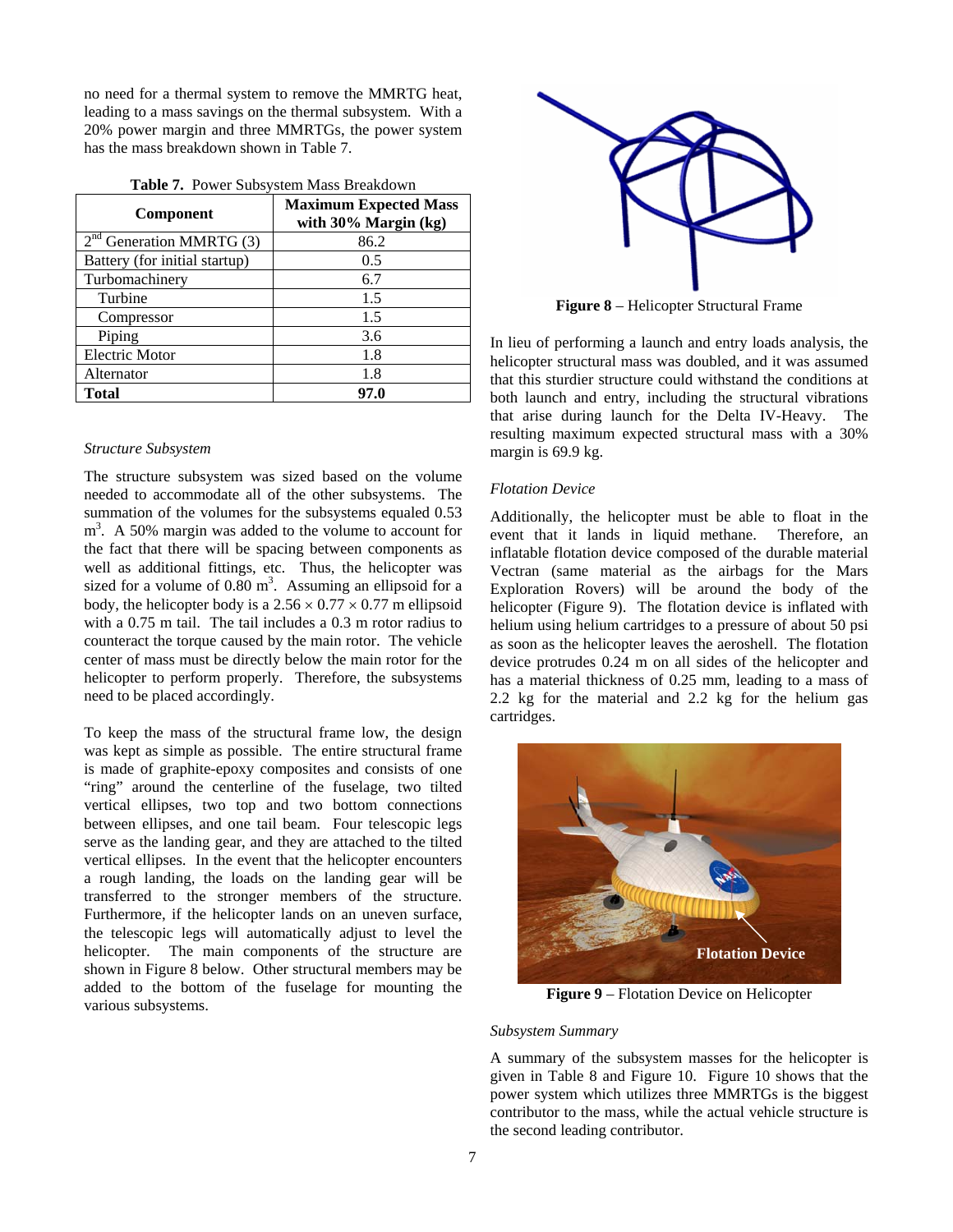| <b>Subsystem</b>        | <b>Maximum Expected Mass</b><br>with $30\%$ Margin (kg) |
|-------------------------|---------------------------------------------------------|
| Propulsion              | 13.0                                                    |
| Communications          | 37.3                                                    |
| C&DH                    | 16.1                                                    |
| <b>ADCS</b>             | 31.1                                                    |
| Thermal                 | 14.0                                                    |
| Payload                 | 36.0                                                    |
| Power                   | 97.0                                                    |
| Structure               | 69.9                                                    |
| <b>Flotation Device</b> | 4.4                                                     |
| <b>Total</b>            | 318.8                                                   |

**Table 8.** Helicopter Subsystem Mass WBS



**Figure 10** – Helicopter Subsystem Mass WBS

With the dimensions given earlier, the helicopter fits inside the aeroshell without the need to fold any parts, which allows the structure to withstand greater loads and increases the probability of mission success. The helicopter is attached to the aeroshell in several locations, including supports connecting each leg of the landing gear as well as the main body and tail to the heatshield. Also, there are supports connecting the body of the helicopter to the side of the aeroshell to withstand lateral loads. The rotor is held to the aeroshell by several supports, and the blades are attached to the helicopter to dampen the vibrations to the blades. These supports are shown in Figure 11 below. The total mass of the supports is 39.0 kg.



**Figure 11** – Helicopter Inside Aeroshell

## *Entry, Descent, Transition to Flight*

The entry, descent, and transition to flight (EDT) analysis for the helicopter was performed using a NASA developed tool called Program to Optimize Simulated Trajectories (POST). Two entry, descent, and transition to flight options were explored. One was a landing system in which the helicopter and a lander would land on the surface before taking off. The other was a mid-atmospheric deployment of the helicopter from the aeroshell where the helicopter would fly before landing.

For the landing option, a lander was sized based on a landing system for the Mars Exploration Rovers (MER) so that the lander would be able to properly orient the helicopter. The landing system for this application was modified so that no airbag would be used, and the lander would have 6 petals (base, top, 4 sides) instead of the 4 petals used on MER. Having more petals allows the helicopter to fit more easily inside the lander and effectively reduces the lander mass and volume. Since the gravity on Titan is less than the gravity on Mars, it is easier for a lander on Titan to orient the vehicle upright; therefore, smaller motors are required. Also, the impact velocity for the lander on Titan is much less than the impact velocity of the MER lander on Mars, allowing the structure to be lighter. The result was a landing system that weighed 161.0 kg.

Also for the landing option, an inflatable flotation device was sized to fit around the lander so that the lander could float if it landed in liquid methane. The mass of the inflatable flotation device came out to 5.3 kg. With the 39.0 kg structural supports from the helicopter to the aeroshell, the helicopter can have a mass of only 194.7 kg to satisfy the 400 kg mass limit. However, the helicopter using the turbo expander cannot be designed with this mass. Therefore, a land first option was determined to be infeasible given the mass constraint.

The mid-atmospheric deployment option led to an acceptable solution. In this scenario, the parachute also deploys at Mach 1.1. Then, at an altitude below 36 km, when the heat rate from the descent is less than  $10^{-5}$  W/cm<sup>2</sup>, pyros will disconnect the helicopter from the heatshield and backshell. The heatshield will be jettisoned as it is no longer needed, allowing the entry to be slowed even further. The backshell, however, will ascend up the parachute riser because the atmosphere underneath is exerting an upward force on it that is greater than the force on the parachute. Therefore, the backshell falls slower than the parachute and rises relative to the parachute risers. At this point, the helicopter is still attached to the parachute and is exposed to the Titan environment. The helicopter needs to be exposed to the environment because the power system operates using Titan's atmosphere. Batteries on the helicopter will provide the initial power to startup the helicopter's engine. After one minute, the turbo expander will be fully functioning and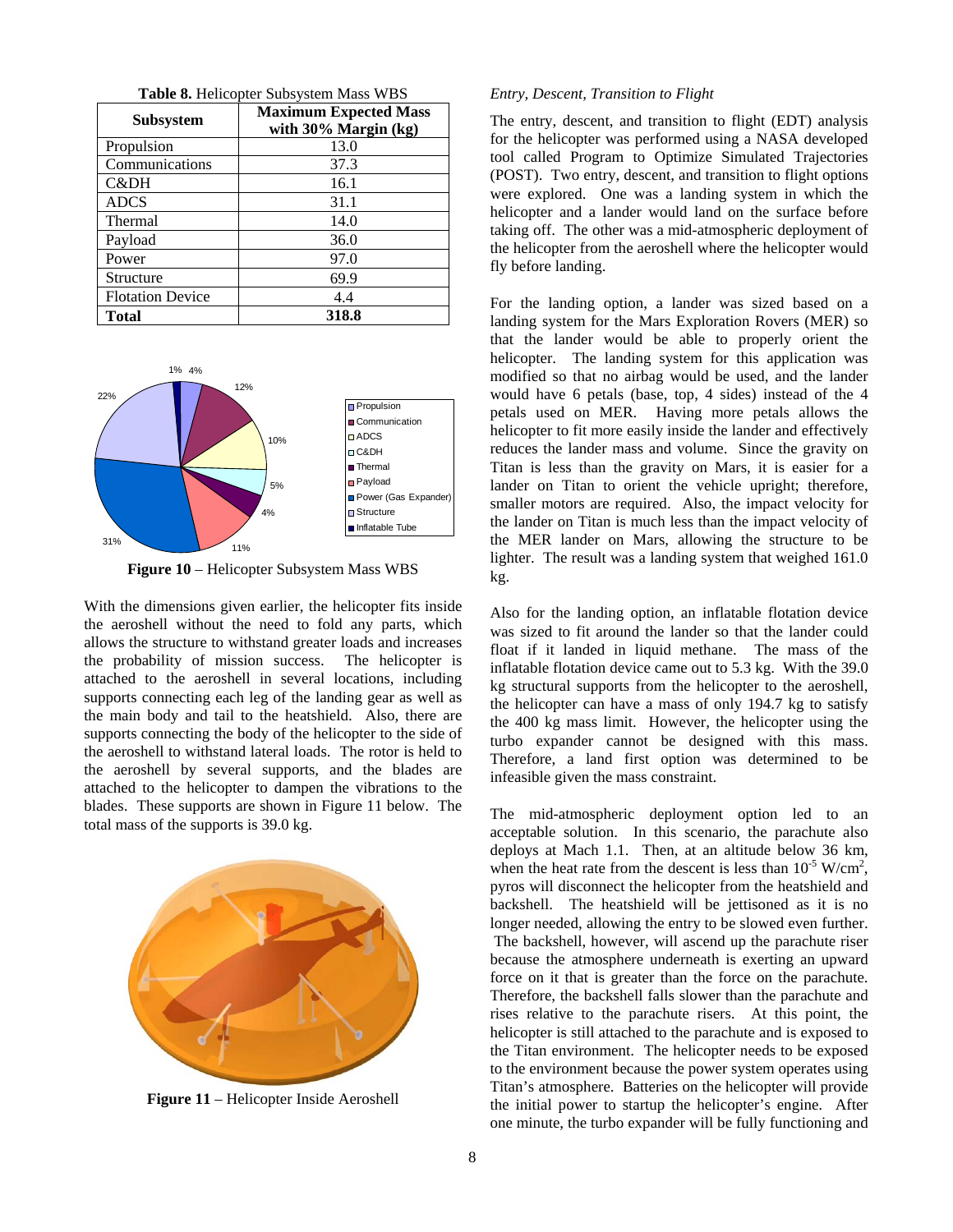both the backshell and parachute will be released. When the helicopter is a safe distance away from the parachute and backshell, the turbo expander will attach itself to the rotor shaft and start spinning the blades to a high enough rpm so that the helicopter can produce sufficient lift to commence its initial flight into the Titan atmosphere. The EDT summary for this option is shown in Figure 12.



**Figure 12** – EDT Schematic

During the two second interval when the helicopter is not attached to the parachute and the turbo expander is not attached to the shaft, autogyration will keep the helicopter in a stable orientation. Autogyration is the occurrence of the helicopter rotor spinning without power due to external forces. In this case, the blades can be oriented at a particular angle of attack so that as the helicopter is descending, the air pushing up on the blades causes them to rotate. This rotation will keep the helicopter stable in its descent through the atmosphere. Many current helicopters have the ability to land unpowered using autogyration. With the current entry, descent, and transition configuration, the helicopter can fly around Titan until it finds an appropriate landing spot.

## **6. OPERATIONS**

From the moment the helicopter leaves the aeroshell, the turbo expander cycle will be operating at full capacity. Even though constantly running the moving parts will increase the rate of mechanical wear, having the turbo expander operate continuously will prevent mishaps from occurring from repeated starts. Also, as long the turbo expander is operating, the heat from the MMRTGs is carried away into the atmosphere, so there does not have to be a massive heat removal system. When the helicopter is on the surface, the alternator simply does not supply power to the electric motor, but still supplies power to the other subsystems including the scientific payload. When the helicopter wants to go explore Titan, a solid state relay will

complete the circuit and supply power from the alternator to the electric motor which will turn the helicopter rotor. While the rotor is spinning, there is still enough power for all the other subsystems to operate simultaneously, and the helicopter can always take science measurements.

The helicopter will be able to communicate with the orbiter for about 38 minutes during every flyby. During these orbital flybys, the helicopter can be transmitting data while in the atmosphere or on the surface. However, since the flybys will occur about once every 8 or so days, the helicopter will have to travel autonomously without the ability to communicate with the orbiter. The inherent risk in traveling without communications is that if something goes wrong and the helicopter crashes, there may be no way of knowing what happened. However, if the helicopter only traveled during the communication window with the orbiter, it would only be able to explore about 10 km in that time while ensuring that it would be able to land in a safe spot. On the other hand, if the helicopter was allowed to operate without the restriction of communicating with the orbiter, it could travel a much greater distance (over 3000 km) and find the most scientifically interesting parts of Titan. In addition, there would be ample time to be certain that the landing location was safe. In this scenario, the helicopter could travel around the entire moon several times in its mission lifetime.

# **7. PLANETARY PROTECTION**

Because the helicopter is a lander system that is not directly searching for life, it requires Category IV-A planetary protection considerations. As a result, exposed external and internal surfaces have a maximum allowable spore count of  $3\times10^5$  and a maximum average spore density requirement of  $300$  spores/m<sup>2</sup>.

To reduce the number of organisms on the spacecraft as much as possible, heat resistant components will be subjected to dry heat microbial reduction, which will raise them to a temperature of 125°C for a period of 50 hours. The number of accountable surfaces will be minimized using HEPA filters which can remove 99.97% of all particles greater than  $3\times10^{-7}$ m in size. Any non-sealed components which are not heat tolerant will be prepared using alcohol wipes and hydrogen peroxide sterilization, which involves the evacuation of the sterilization chamber to form a vacuum and the injection of hydrogen peroxide into the chamber to establish a specified vapor concentration. Furthermore, the spacecraft components will be assembled in a Class 100,000 clean room to reduce the chance of contamination [8].

The helicopter's planetary protection procedures will be well documented. Authorities will be provided with a prelaunch planetary protection report which will document the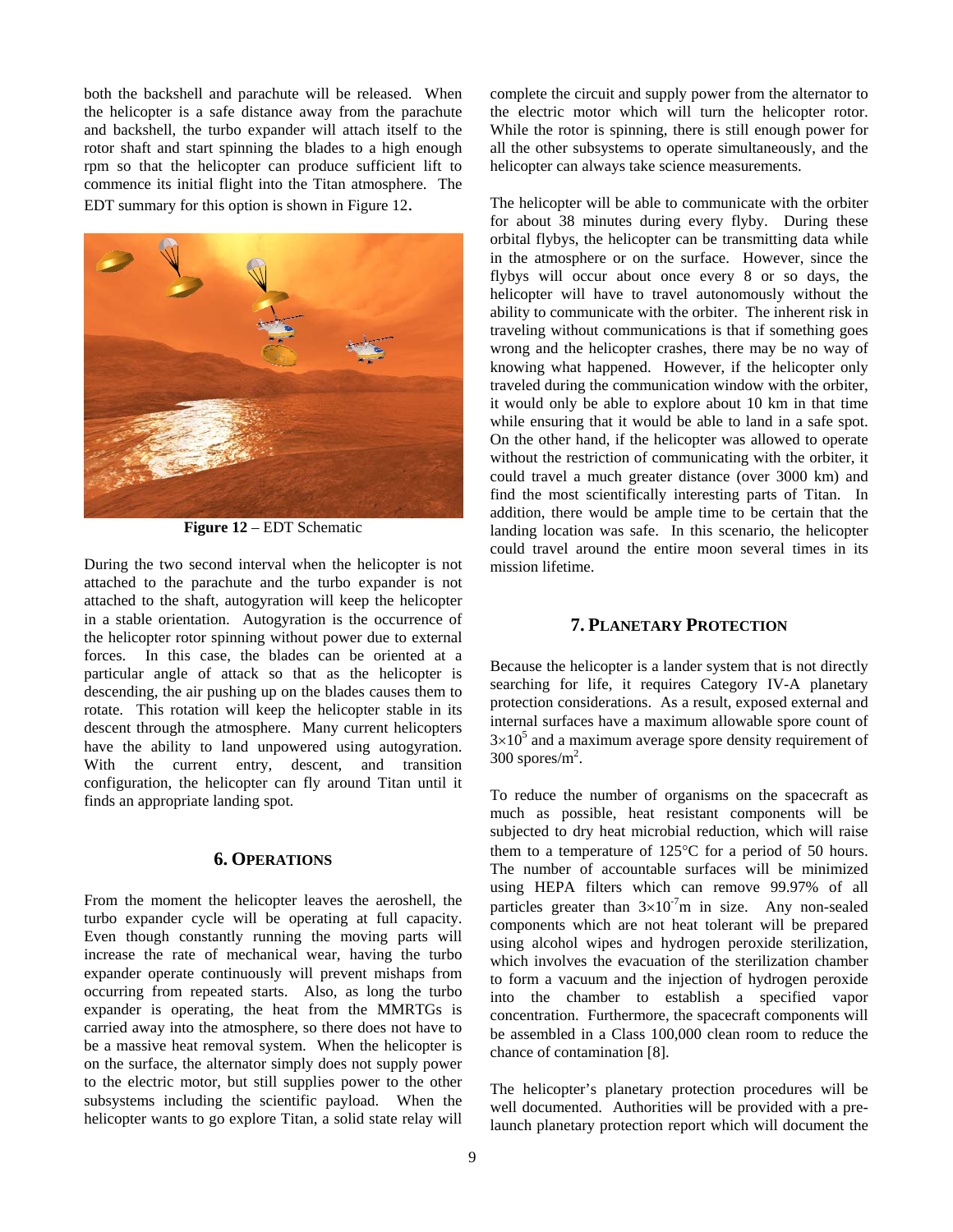degree to which all requirements have been met and will include the values of the microbial burden at launch and an inventory of all organics onboard the spacecraft, including the graphite bearings in the propulsion system. Next, a post-launch planetary protection report will be submitted which will update the pre-launch planetary protection report. Finally, after the mission has been completed, an end-of-mission report which will provide a complete report of compliance and the final disposition of all launched hardware will be submitted [8].

# **8. BENEFIT OF CUSTOM RTG**

In addition, while the three MMRTGs fit inside the helicopter, more than one is not actually necessary since the only important aspect of the MMRTGs from the turbo expander perspective is the general purpose heat source (GPHS) cores. If a custom Nuclear Thermal source could be created with the same case dimensions as the MMRTG but additional GPHS units, then the mission could be achieved without sacrificing internal volume. Given that the GPHS cubes measure 10 cm  $\times$  10 cm  $\times$  5 cm, it is possible to fit 4 stacks of 8 GPHS units in the standard MMRTG casing, as is shown in Figure 13.



**Figure 13** – Standard MMRTG Casing Holding Four Times the GPHS Units

The key advantage of the custom system is that it is quite lightweight and compact, taking up less volume than a similarly capable storage bank of batteries would. Since both ideas use an MMRTG, the mass and volume of the MMRTG is common to both systems. The remaining difference lies in the volume needed for a small gas turbine versus the volume for a large battery pack array. In essence, the volume saved from using the turbo expander would lower the required structural mass and hence reduce the power required for flight.

# **9. CONCLUSIONS**

In this study, a long range, long duration helicopter was designed for the exploration of the surface and atmosphere of Saturn's moon Titan. After an extensive down-selection process, a double blade helicopter concept was chosen for the mission based on its demonstrated reliability on Earth and its low blade drag in Titan's dense atmosphere. Due to the high power requirements for helicopter flight and the long duration of the baseline mission, a unique turbo expander power generation concept was developed in which Titan's cold atmosphere is heated with RTG waste heat and expanded to perform useful work, generating the approximately 1.9 kW required to operate the helicopter. Other major subsystems were designed and sized as well.

An Entry, Descent, and Transition to flight sequence was developed in which the helicopter emerges from the aeroshell and immediately begins flight as the system enters the Titan atmosphere. A landing-first sequence in which the system would land on the surface before the helicopter commenced flight was considered but ruled out due to mass limitations. The helicopter also has a floatation device designed to keep the helicopter afloat in the event that it lands in liquid methane at any point during its mission.

The proposed helicopter concept provides VTOL capabilities on Titan and allows for a long duration mission. It is versatile in that it would study the surface, atmosphere, and possible methane oceans and its use of an in-situ resource for power generation means that the length of the mission is only limited by eventual mechanical failure. The concept does however require a high-risk transition to flight as the helicopter enters and descends through the Titan atmosphere. Also, the use of a helicopter introduces risk with so little known about the surface terrain on Titan due to possible hazards obstructing the helicopter's landing. Future work should include further analysis of the turbo expander power generation system and the possibility of autonomous hazard avoidance.

## **APPENDIX**

|                              | Unit | Value |
|------------------------------|------|-------|
|                              | s    |       |
| <b>Dimensions</b>            |      |       |
| Length (includes tail)       | m    | 3.37  |
| Width (with flotation device | m    | 0.78  |
| deflated)                    |      |       |
| Width (with flotation device | m    | 0.99  |
| inflated)                    |      |       |
| Height                       | m    | 1.0   |
| <b>Fuselage Length</b>       | m    | 2.56  |
| <b>Fuselage Height</b>       | m    | 0.77  |
| Number of Blades             |      | 2     |

*Appendix A – Vehicle Salient Parameters*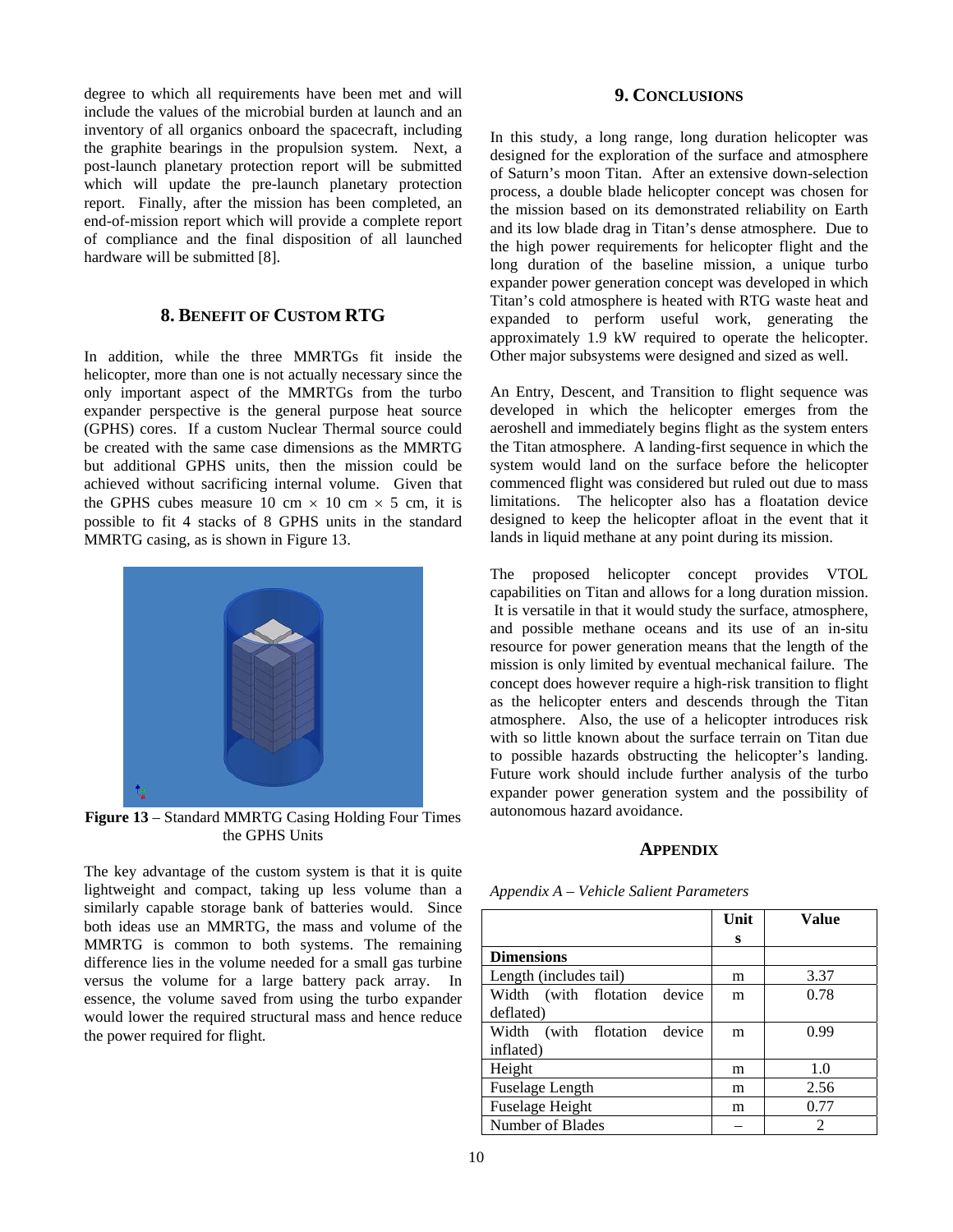| Main Rotor Diameter            | m   | 3.0                  |
|--------------------------------|-----|----------------------|
| Main Blade Chord               | m   | 0.1                  |
| Tail Length                    | m   | 0.75                 |
| Number of Tail Blades          |     | 2                    |
| Tail Rotor Radius              | m   | 0.3                  |
|                                |     |                      |
| <b>Performance</b>             |     |                      |
| Altitude Ceiling               | km  | 10                   |
| Range                          |     | $100.0 \text{ km}^*$ |
| <b>Maximum Cruise Velocity</b> | m/s | 4.0                  |
| <b>Optimal Cruise Velocity</b> | m/s | 2.8                  |
| Maximum Rate of Climb          | m/s | 4.0                  |
| Power System                   |     | Turbo                |
|                                |     | Expander             |
|                                |     |                      |
| Weights                        |     |                      |
| <b>Gross Mass</b>              | kg  | 318.8                |
| Payload Mass                   | kg  | 36.0                 |

\* Limited by navigational uncertainty, IMUs need recalibration about every 7 hours or 100.0 km.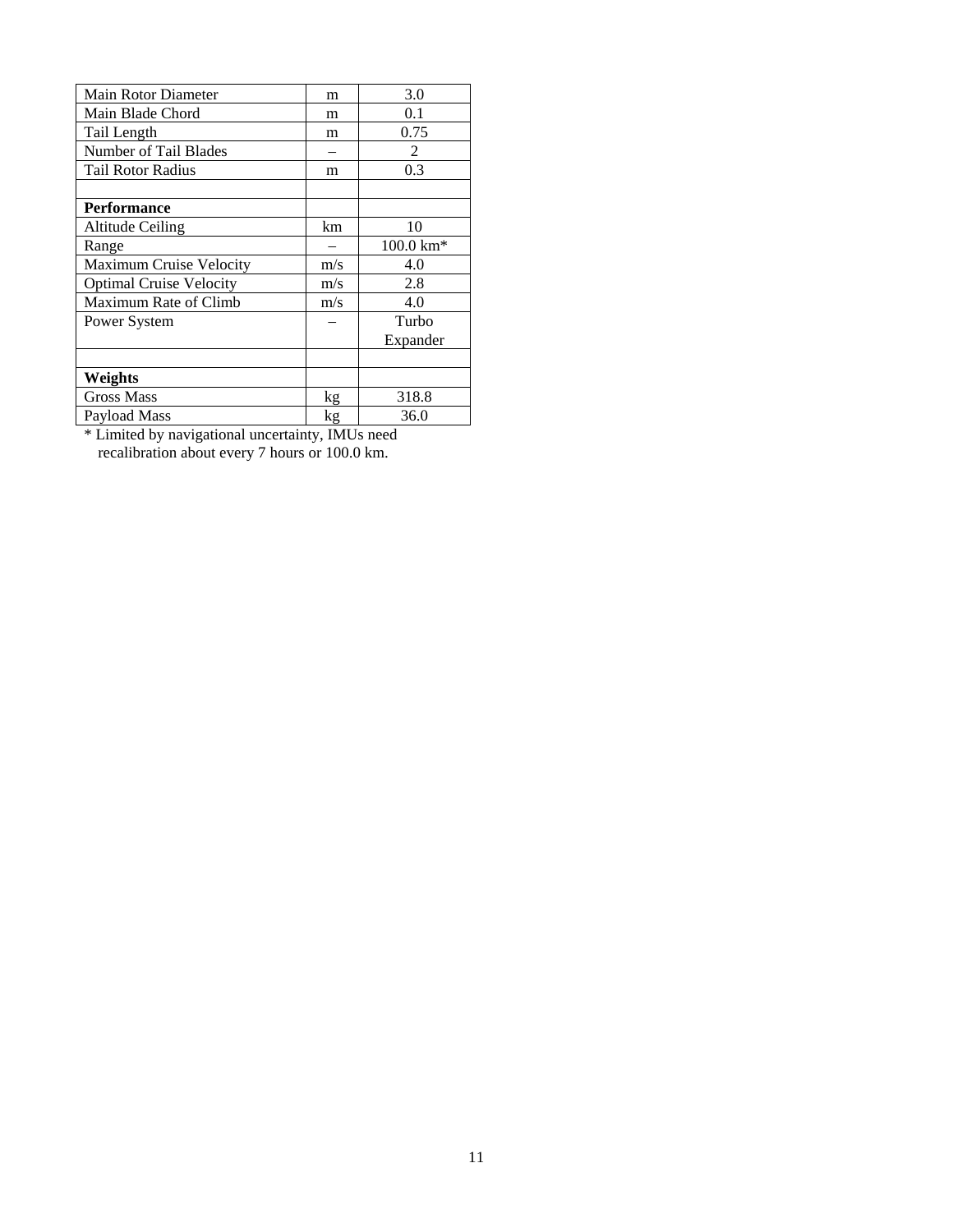|                                            | <b>Mass</b>                   |                          |                            |                                                   |
|--------------------------------------------|-------------------------------|--------------------------|----------------------------|---------------------------------------------------|
| Subsystem                                  | <b>Total CBE</b><br>Mass (kg) | Contingency              | Max. Expected<br>Mass (kg) | <b>Max. Expected Mass</b><br>with 30% Margin (kg) |
| <b>Propulsion</b>                          | 7.69                          |                          | 9.99                       | 12.99                                             |
| Main Rotor                                 | 4.36                          | $\overline{\phantom{a}}$ | 5.67                       | 7.37                                              |
| <b>Blade</b>                               | 3.96                          | 30%                      | 5.15                       | 6.70                                              |
| Axel                                       | 0.40                          | 30%                      | 0.52                       | 0.67                                              |
| Motor                                      | 3.33                          | 30%                      | 4.33                       | 5.63                                              |
|                                            |                               |                          |                            |                                                   |
| <b>Power (Gas Expander)</b>                | 57.38                         |                          | 74.59                      | 96.97                                             |
| 2nd Generation MMRTG                       | 51.00                         | 30%                      | 66.30                      | 86.19                                             |
| Battery (for startup)                      | 0.28                          | 30%                      | 0.37                       | 0.48                                              |
| Turbomachinery                             | 3.94                          |                          | 5.12                       | 6.66                                              |
| Turbine                                    | 0.90                          | 30%                      | 1.16                       | 1.51                                              |
| Compressor                                 | 0.90                          | 30%                      | 1.16                       | 1.51                                              |
| Piping                                     | 2.15                          | 30%                      | 2.80                       | 3.63                                              |
| <b>Electric Motor</b>                      | 1.08                          | 30%                      | 1.40                       | 1.82                                              |
| Alternator                                 | 1.08                          | 30%                      | 1.40                       | 1.82                                              |
|                                            | 44.06                         |                          | 53.80                      | 69.94                                             |
| <b>Structure</b><br><b>Structural Mass</b> | 36.42                         | 30%                      |                            | 61.54                                             |
|                                            |                               |                          | 47.34                      |                                                   |
| <b>Landing Gear</b>                        | 4.61                          | 40%                      | 6.46                       | 8.39                                              |
| <b>Inflatable Tube</b>                     | 2.60                          |                          | 3.38                       | 4.39                                              |
| Flotation Tube (empty)                     | 1.31                          | 30%                      | 1.71                       | 2.22                                              |
| Helium Gas Cartridges for Tube             | 1.29                          | 30%                      | 1.67                       | 2.17                                              |
|                                            |                               |                          |                            |                                                   |
| <b>Communication</b>                       | 23.21                         |                          | 28.68                      | 37.28                                             |
| X-Band Omni - LGA                          | 0.114                         | 30%                      | 0.15                       | 0.19                                              |
| SDST X-up/X-down                           | 2.7                           | 30%                      | 3.51                       | 4.56                                              |
| X-Band TWTA                                | 2.1                           | 10%                      | 2.31                       | 3.00                                              |
| <b>UHF Transceiver</b>                     | 4.9                           | 20%                      | 5.88                       | 7.64                                              |
| <b>UHF Transceiver</b>                     | 4.9                           | 20%                      | 5.88                       | 7.64                                              |
| <b>UHF Omni</b>                            | 1.5                           | 30%                      | 1.95                       | 2.54                                              |
| <b>UHF</b> Diplexer                        | 1                             | 20%                      | 1.20                       | 1.56                                              |
| Additional<br>Hardware                     |                               |                          | 7.80                       | 10.14                                             |
| (switches, cables, etc.)                   | 6                             | 30%                      |                            |                                                   |
| <b>ADCS</b>                                | 20.00                         |                          | 23.97                      | 31.15                                             |
| Sun Sensors                                | 0.9                           | 5%                       | 0.95                       | 1.23                                              |
| <b>IMU</b>                                 | 4.5                           | 5%                       | 4.73                       | 6.14                                              |
| IMU-Spare                                  | 4.5                           | 5%                       | 4.73                       | 6.14                                              |
| Radar Altimeter                            | 4.4                           | 40%                      | 6.16                       | 8.01                                              |
| <b>Antennas for Radar Altimeter</b>        | 0.32                          | 30%                      | 0.42                       | 0.54                                              |
| Absorber for Radar Altimeter               | 0.38                          | 30%                      | 0.49                       | 0.64                                              |
| Air Data System with pressure and          |                               |                          |                            |                                                   |
| temperature                                | 5                             | 30%                      | 6.50                       | 8.45                                              |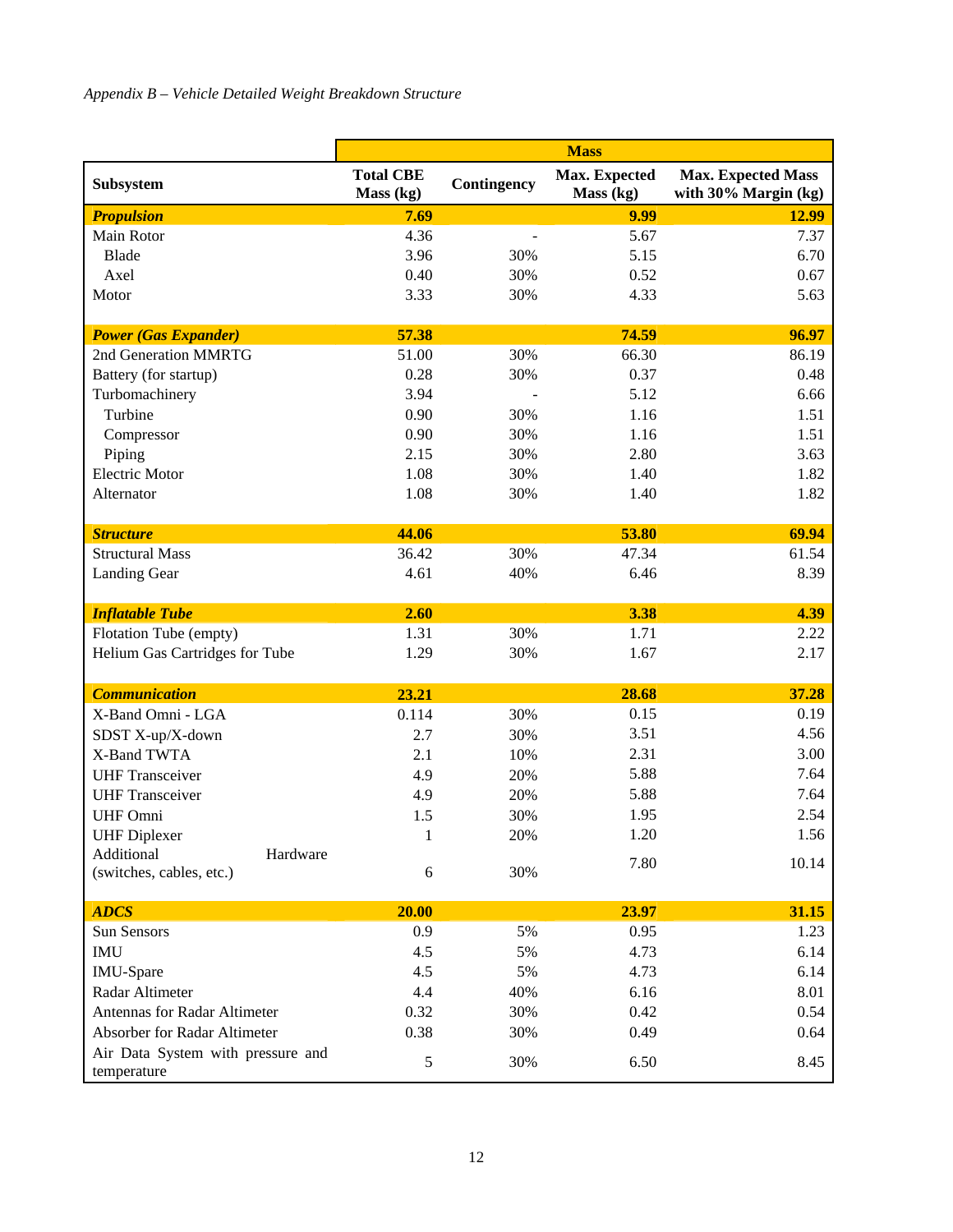|                                                      | <b>Mass</b>                   |             |                                   |                                                      |
|------------------------------------------------------|-------------------------------|-------------|-----------------------------------|------------------------------------------------------|
| <b>Subsystem</b>                                     | <b>Total CBE</b><br>Mass (kg) | Contingency | <b>Max. Expected</b><br>Mass (kg) | <b>Max. Expected Mass</b><br>with $30\%$ Margin (kg) |
| $C\&DH$                                              | 10.2                          |             | 12.40                             | 16.12                                                |
| MIPS,<br>Flight<br>>200<br>Processor;<br>AD750, cPCI | 0.6                           | 20%         | 0.72                              | 0.94                                                 |
| Digital I/O - CAPI Board                             | 0.6                           | 20%         | 0.72                              | 0.94                                                 |
| State of Health and Attitude Control<br>- SMACI      | 0.6                           | 20%         | 0.72                              | 0.94                                                 |
| <b>Power Distribution – PDB</b>                      | 1.2                           | 20%         | 1.44                              | 1.87                                                 |
| <b>Power Control – PCATI</b>                         | 0.6                           | 20%         | 0.72                              | 0.94                                                 |
| Mother Board                                         | 0.8                           | 20%         | 0.96                              | 1.25                                                 |
| Power Converters (For Integrated<br>Avionics Unit)   | 0.8                           | 20%         | 0.96                              | 1.25                                                 |
| Chassis                                              | 3.4                           | 20%         | 4.08                              | 5.30                                                 |
| Solid State Data Recorder                            | 1.6                           | 30%         | 2.08                              | 2.70                                                 |
|                                                      |                               |             |                                   |                                                      |
| <b>Thermal</b>                                       | 8.27                          |             | 10.75                             | 13.98                                                |
| 4% of s/c dry mass                                   | 8.27                          | 30%         | 10.75                             | 13.98                                                |

5% of total subsystem power

Includes Multi-layer insulation (MLI), Loop Heat Pipes (LHP), Temperature Sensors, and Radioactive Heater Units (RHUs)

| <b>Payload</b>                           | 24.60 |     | 27.66 | 35.96 |
|------------------------------------------|-------|-----|-------|-------|
| Panchromatic Visible Light Imager<br>(2) | 2.6   | 10% | 2.86  | 3.72  |
| Mass Spectrometer                        | 10    | 10% | 11    | 14.30 |
| Haze and Cloud Particle Detector         |       | 30% | 3.9   | 5.07  |
| <b>Surface Composition Spectrometer</b>  |       | 10% | 5.5   | 7.15  |
| <b>Sun Seeking Spectrometer</b>          |       | 10% | 4.4   | 5.72  |

| <b>Total: Helicopter</b>     |             |               | 198.01 |     | 245.22 | 318.79 |
|------------------------------|-------------|---------------|--------|-----|--------|--------|
| <b>Aeroshell Attachments</b> |             |               | 23.08  | 30% | 30.00  | 39.00  |
| Total<br>Aeroshell           | <b>Mass</b> | <b>Inside</b> | 221.09 |     | 275.22 | 357.79 |